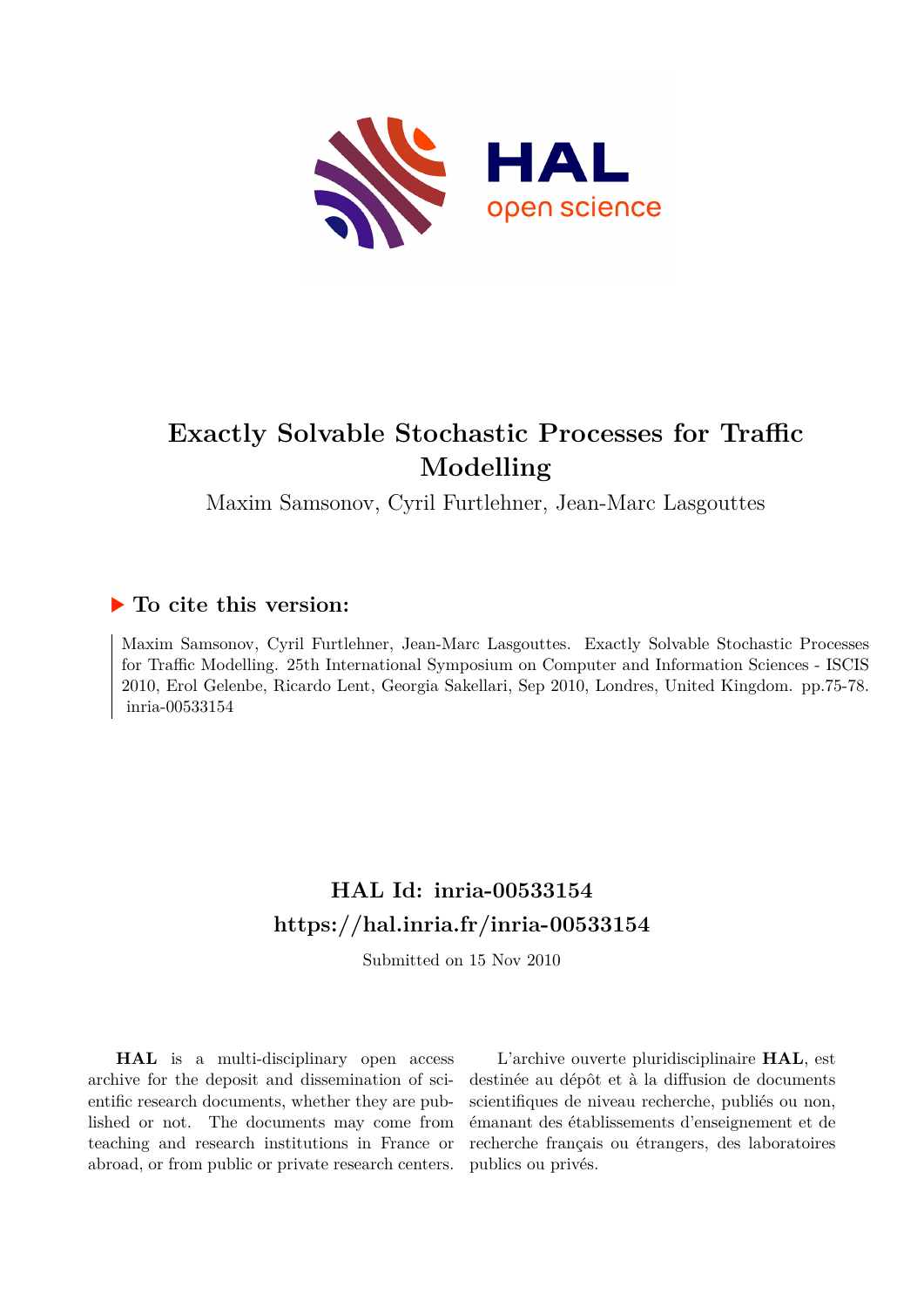# Exactly Solvable Stochastic Processes for Traffic Modelling

Maxim Samsonov <sup>∗</sup> Cyril Furtlehner † Jean-Marc Lasgouttes<sup>‡</sup>

#### Abstract

We analyze different available methods in the study of the exactly solvable stochastic models and their application to construction and modeling the road traffic with acceleration/deceleration dynamics.

### 1 Introduction

In the study of models for traffic [1] the property of the fundamental diagram plays an important role. The fundamental diagram of traffic flow gives a relation between the traffic flux (cars per unit of time) and the traffic density (cars per unit length ) and as well the dependence between the speed and the flux, and the speed and the density, all three graphs are related by the relation:  $flux = density \times speed.$  There is actually controversy wether about the existence a genuine dynamical phase, called the synchronized phase[2] between the free flow and congested phase[3].

Considering the large amount of successful applications of exactly solvable models to problems of non-equilibrium statistical physics we focus on the following questions:

- is there a stochastic model (exclusion process, zero range process) able to account for some or all reasonable features like the asymmetry between breaking and accelerating[4], of the fundamental diagram observed experimentally, and suitable for exact computations.
- Having such a model, can we provide a method to compute the fundamental diagram and study emergence of non-trivial collective behaviors at macroscopic level, caused for example by some spontaneous symmetry breaking among identical vehicles as in the Japanese experiment of traffic jams on a ring [5].

<sup>∗</sup>INRIA-Saclay, LRI Bât. 490, F-91405 Orsay(France)

<sup>†</sup> INRIA Saclay, Bat. 490, F-91405 Orsay (France)

<sup>‡</sup> INRIA Paris-Rocquencourt, Domaine de Voluceau, BP. 105 – 78153 Le Chesnay (France)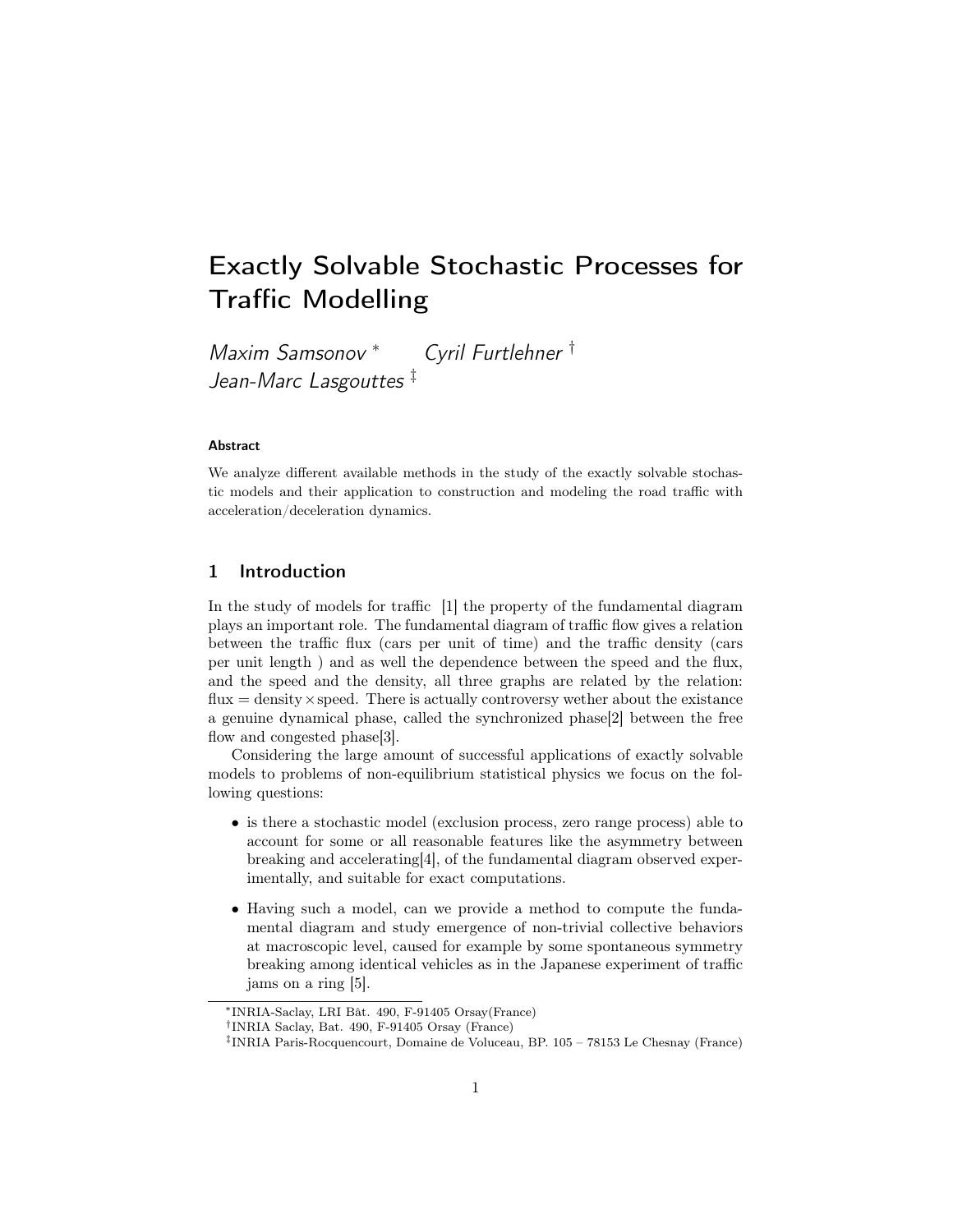#### 2 A Multi-speed exclusion processes

The model we propose is defined by the following set of reactions, involving pairs of neighbour sites:

$$
AO \xrightarrow{\lambda_a} OA;
$$
  $BO \xrightarrow{\lambda_b} OB;$   $BO \xrightarrow{\gamma_{bo}} AO;$   $AO \xrightarrow{\delta_{ao}} BO$   
\n $AB \xrightarrow{\lambda_{ab}} BA;$   $AA \xrightarrow{\delta_{aa}} BA;$   $AB \xrightarrow{\delta_{ab}} BB;$   $BA \xrightarrow{\delta_{ba}} BB$   
\n $AB \xrightarrow{\gamma_{ab}} AA;$   $BB \xrightarrow{\gamma_{bb}^1} BA;$   $BA \xrightarrow{\gamma_{ba}} AA;$   $BB \xrightarrow{\gamma_{bb}^2} AB$ 

The  $\lambda$ 's,  $\gamma$ 's and  $\delta$ 's denote the transition rates, each transition corresponding to a Poisson event and we consider the ring geometry with periodic boudary conditions. The question that we mainly address in this paper is how to identify particular settings of the transition rates, with some of them possibly vanishing, such that the model becomes solvable in a broad sense, i.e. for which either the whole dynamics can be mathematically solved when the model is integrable, or at least that the stationary state can be described explicitly with the invariant measure.

The model itself can be seen as a two particle exclusion diffusion model with coagulation/decoagulation dynamics including overtaking. It generalizes several sub-models which are known to be integrable with particular rates. The diffusion part of the model is just the totally asymmetric exclusion process [6, 7] (TASEP) when  $\lambda_a = \lambda_b$ , which is known to be integrable, its generalization to include multiparticle dynamics with overtaking is the so-called Karimipour model [8, 9] when  $\lambda_{ab} = \lambda_a - \lambda_b$ , which turns out to be integrable as well. In some cases, the model can be exactly reformulated in terms of generalized queueing processes (or zero range process in the statistical physics parlance), where service rates of each queue follows as well a stochastic dynamics [10]. The mapping work mainly on the ring geometry, by identifying queues either with empty sites, clients are then the vehicles or with cars, clients are then the empty sites.

Based on numerical simulations on the ring geometry, we make some observations concerning the phenomenology of a simplified form of the model, depending on the parameters. This is illustrated on Figure 1. Non-zero rates are  $\lambda_a$  and  $\lambda_b$ ,  $\gamma_{bo} = \gamma$ ,  $\delta_{aa} = \delta_{ab} = \delta$ , while all others are set to zero, in particular overtaking is excluded  $(\lambda_{ab} = 0)$ . The asymmetry between breaking and accelerating is crucial to observe condensation mechanism, which occurs if the apparition of slow vehicle is a sufficiently rare event, resulting e.g. from a cascade of braking events. Let us also remark that Figure 1.a is very reminiscent of coagulation-decoagulation process, as expected from the previous discussion.

### 3 Conditions for solvability

A important case of solvability is intergrability. This means that we can construct the spectrum and the eigenstates of the corresponding Markov operator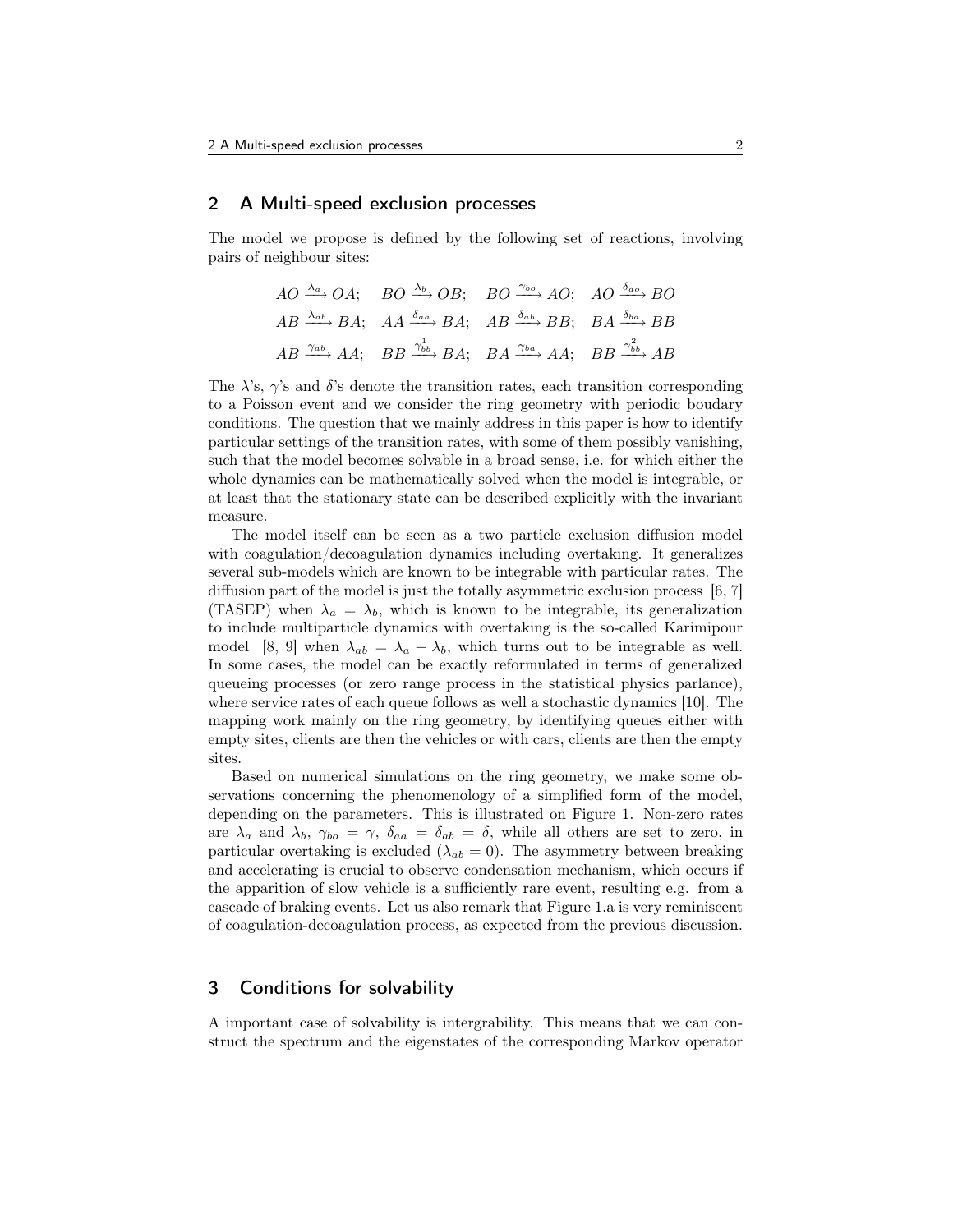

Fig. 1: Spatio-temporal plots for multi-speed exclusion process with 2 speed levels (a) (b) and (c) and with 3 speed levels (d). Time is going downward and particles to the right. red, green and blue represent different speeds in increasing order. The size of the system is 3000 except for (b) where it is 100000. Setting are  $\lambda_a = 100$ ,  $\lambda_b = 10$ ,  $\gamma_a = 100$ ,  $\delta_b = 2$  for (a) and (b) and  $\delta_b = 10$  for (c), all with density  $\rho = 0.2$ . In (d) the rates are  $\lambda_c = 10, \lambda_b = 100 \text{ and } \lambda_a = 200, \delta_c = 3, \delta_b = 5, \gamma_b = 0.1 \text{ and } \gamma_a = 1$ with  $\rho = 0.3$ .

governing the evolution of the probability distribution  $P(\mathcal{C}, t)$  with time:

$$
\frac{d}{dt}P(\mathcal{C},t) = \sum_{\mathcal{C}'} P(\mathcal{C}',t)M(\mathcal{C}',\mathcal{C}) - \sum_{\mathcal{C}'} P(\mathcal{C},t)M(\mathcal{C},\mathcal{C}').
$$

where the element  $M(C', C)$  of the Markov Matrix is the transitions rate between configuration  $\mathcal C$  and  $\mathcal C'$ . To get the model which can be analyzed, and possibly not far from being solvable, we impose cancellations conditions for some of the nonlinear terms. Such restrictions between the rates improve solvability of the model, the model becomes close to integrable at specific choice of the rates. In particular it becomes very simple when:

$$
\lambda_a = \gamma_{ab} + \gamma_{ba}; \quad \lambda_b = \delta_{ab} + \gamma_{ba} = \delta_{aa}^2 + \gamma_{bb}^2; \quad \lambda_{ab} = \lambda_a - \delta_{aa}^1 - \gamma_{bb}^1.
$$

and the interaction term has the form:  $-\lambda_a \sum_i n_i^a - \lambda_b \sum_i n_i^b = hN$ . The operator h plays a role of an average hopping rate operator and  $n_i^{a,b}$  are local operators counting particles of each sort. Let us consider first only the coagulation/decoagulation part of the model. This model can be dealt with help of the empty interval method [11]. Let us imagine a densely packed road with cars of two types with open boundary conditions. Then we can write a system of equations for the queues of cars

$$
P_t^{a,b}(x, x+1, \cdots, x+m-1) = \mathbb{E}^t(n_x^{a,b} n_{x+1}^{a,b} \cdots n_{x+m-1}^{a,b}).
$$

Taking it into account the Markov evolution equations of the corresponding process can be written as a system of linear equations when  $\gamma_{ab} = \gamma_{ba} = \gamma_{bb}^2 = 0$ and  $\lambda_{ab} = \gamma_{bb}^1$ :

$$
\frac{d}{dt}P_t^a(x,y) = \delta_{ba}P_t^a(x-1,y) - (2\lambda_{ab} + (y-x)(\delta_{aa}^1 + \delta_{aa}^2) + \delta_{ab} + \delta_{ba})P_t^a(x,y) + + (\lambda_{ab} - \delta_{aa}^1 + \delta_{ab})P_t^a(x,y+1) + \lambda_{ab}P_t^a(x+1,y)
$$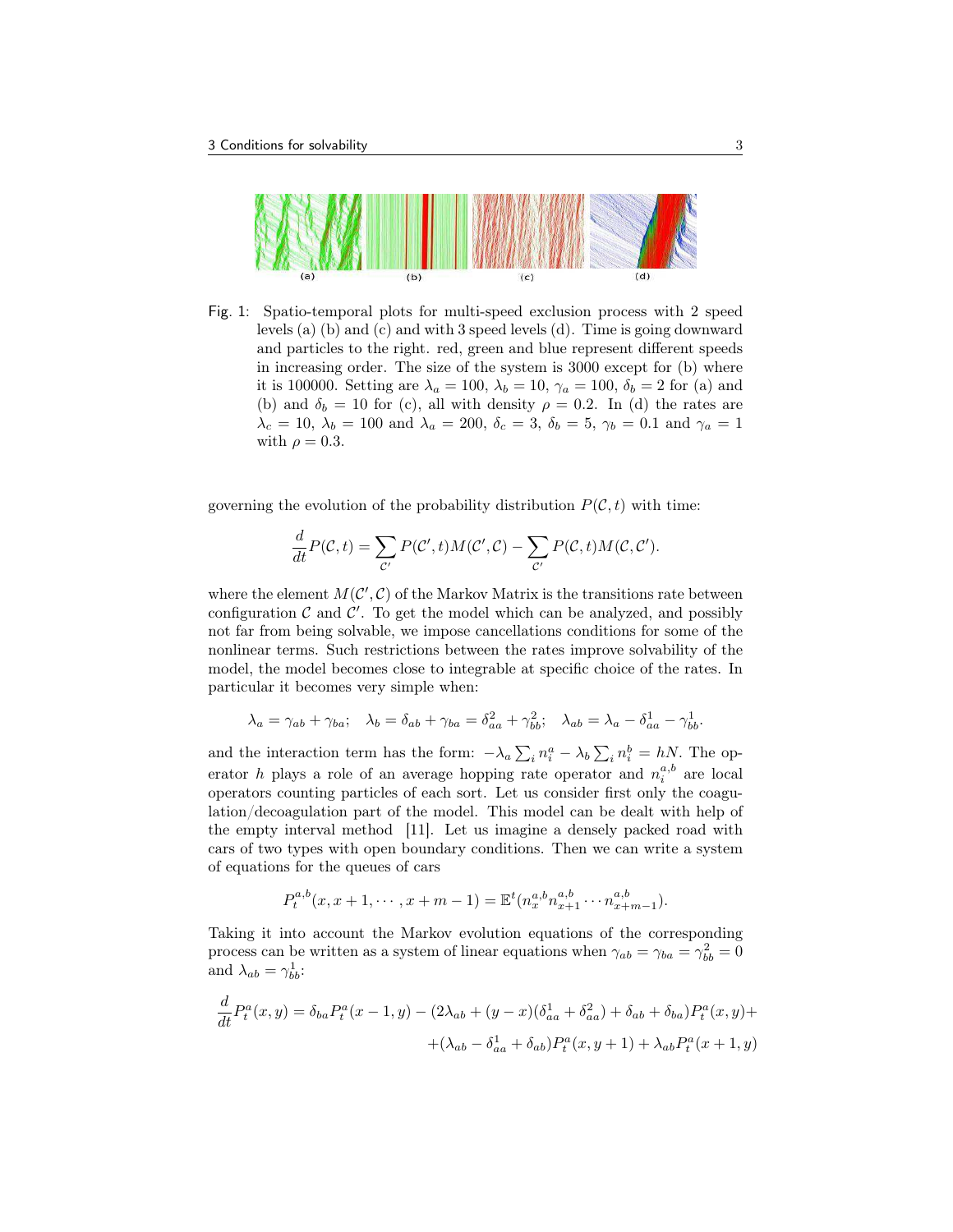Such equations are solved in terms of Bessel functions. More general structure of the cluster functions is possible as well.

### 4 Product form of jams at steady-state

Taking advantage in some cases, of the mapping of the process on a generalized tandem queue process, we propose in this section, to study the conditions for which the stationary state has a product form. The queuing process which is obtained is then a particular case of general model consisting in a network  $\mathcal{G} = (\mathcal{N}, \mathcal{L})$  of queues with dynamical (stochastic) service rates. By dynamical service rates, we actually mean that each single queue  $i \in \mathcal{N}$  is represented by a vector  $z_i(t) = (n_i(t), \mu_i(t)) \in E_i \subset \mathbb{N}^+ \times \mathbb{R}^+$ .  $n_i(t)$  is the number of clients and  $\mu_i(t)$  is a service rate, which represents the global transition rate from  $z_i$ to  $z_i' = (n_i - 1, \mu_i') \in V_i^-(z_i)$   $(V_i^-(z))$  is the set of points in  $E_i$  having one client less than z). Two sets of transition probability matrices  $p_i^{\pm}(z, z')$  and one set of transition rates  $q_i^0(z, z')$  are introduced to complete the definition of the process. When a client get served in queue  $i$ , the state of the departure queue  $z_i$ is modified according to the set  $p_i^-(z, z')$  (with  $z' \in V^-(z)$ ) and the state  $z_{i+1}$ of the destination queue is modified according the set  $p_{i+1}^+(z, z')$ ,  $z' \in V^+(z)$ . We have the normalizations,

$$
\sum_{z' \in z} p_i^{\pm}(z, z') = 1, \qquad \forall z' \in V^{\pm}(z). \tag{1}
$$

Additional internal transitions are allowed, where the service rate  $\mu_i$  of queue  $i$  changes independently of any arrival or departure. The intensities of these transitions are given by the set  $q_i^0(z, z')$ ,  $z' \in V_i^0(z)$  of transition rates  $(V_i^0(z)$  is the set of points in  $E_i$  having the same number of clients as  $z$ ). The combined set of transition rates,

$$
q_i(z, z') \stackrel{\text{def}}{=} \lambda p_i^+(z, z') \mathbb{1}_{\{z' \in V_i^+(z)\}} + \mu(z) p_i^-(z, z') \mathbb{1}_{\{z' \in V_i^-(z)\}} + q_i^0(z, z') \mathbb{1}_{\{z' \in V_i^0(z)\}},
$$

defines for each  $i \in \mathcal{N}$  a continuous time Markov process representing the dynamics of each queue taken in isolation. For this model we can prove the following.

**Theorem 4.1.** Let  $\pi_i^{\lambda}$  denote the steady state probability corresponding to queue i taken in isolation. If the following partial balance equations are satisfied,

$$
\sum_{z \in V^+(z_i)} \mu(z) p_i^-(z, z_i) \pi_i^{\lambda}(z) = \lambda \pi_i^{\lambda}(z_i),
$$
  

$$
\mu(z_i) \pi_i^{\lambda}(z_i) + \sum_{z \in V^+(z_i)} q_i^0(z_i, z) \pi_i^{\lambda}(z_i) =
$$
 (2)

$$
\sum_{z \in V^0(z_i)} z p^+(z, z_i) \pi_i^{\lambda}(z) + \sum_{z \in V_i^0(z_i)} q_i^0(z, z_i) \pi_i^{\lambda}(z), \qquad (3)
$$